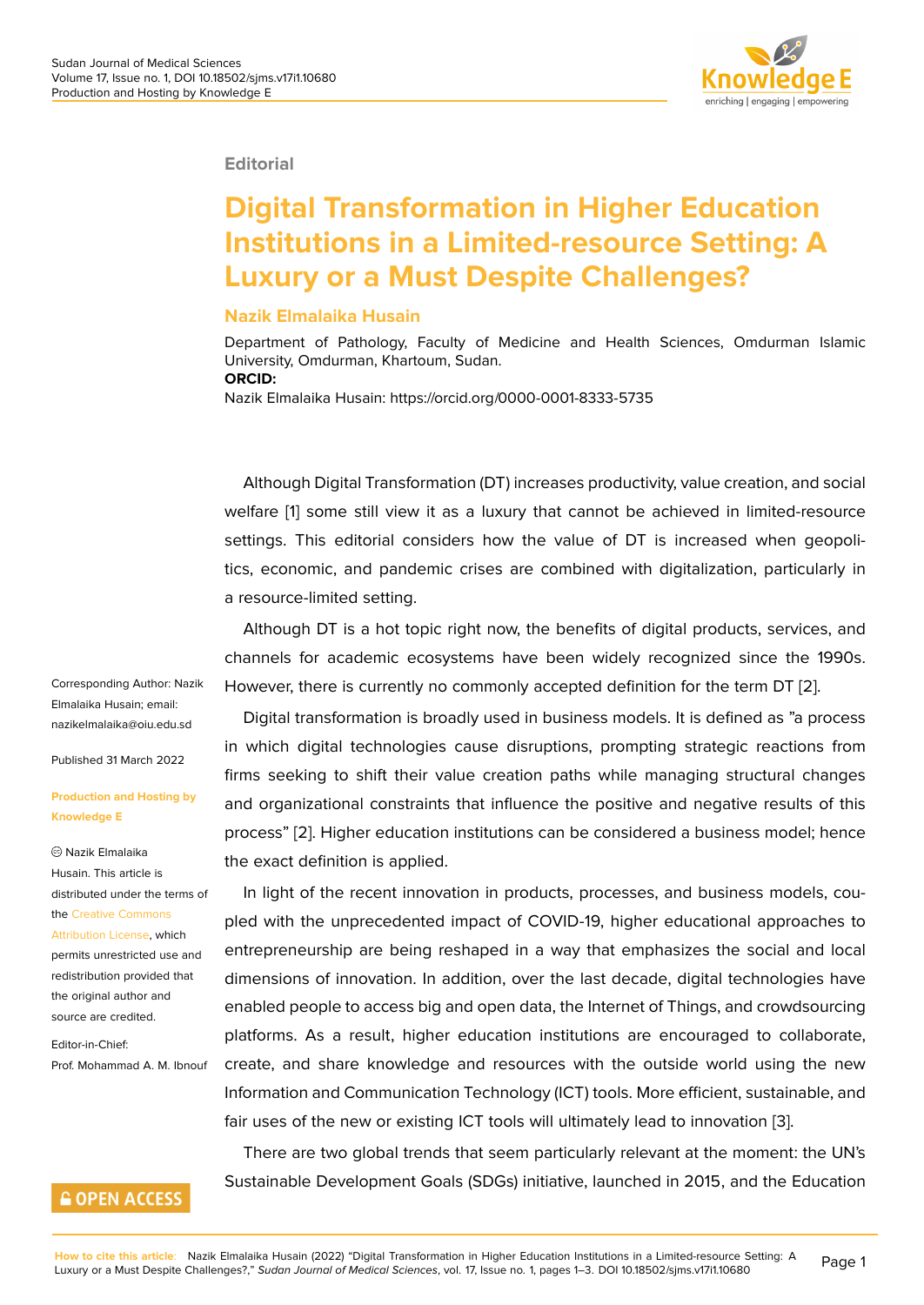for Sustainable Development as a critical enabler of all SDGs. In addition, SDG 4 on quality education, which calls for inclusive and equitable quality education and lifelong learning for everyone, combines both approaches [3].

Higher education institutions must adapt their existing teaching and learning strategies to survive and maintain their competitive position in the long run. Higher education leaders have highlighted four principal aims. [Th](#page-2-2)ese objectives include improving the learning environment for students, increasing operational efficiency, increasing computer capacity for cutting-edge research, and stimulating educational innovation [4]. Higher education institutions are primarily tasked with strengthening students' employability skills for a specific vocation to prepare them to survive in the labor market for the next 30 or 40 years. As a result, higher education institutions must prioritize the [de](#page-2-3)velopment of students' self-efficacy and adaptive skills [5]; digital transformation can assist with learning contextualization. Courses and modules, as well as all learning environments, must focus on such competencies. If we can accomplish this, we will begin to revolutionize education by building concrete visu[al](#page-2-4)izations of "critical thinking in a field" and enhancing the ongoing learning there [4].

In response to COVID-19, new methods have emerged for conducting education and business. These include hybrid or pure e-learning and e-work, which require an active digital transformation in the workplace [6]. Mor[eo](#page-2-3)ver, when a firm has DT, it has lower cost, better operating efficiency, and better innovation success leading to better performance [7]. Higher education institutions in low- and middle-income countries (LMICs) need to reduce their costs, operate e[ffic](#page-2-5)iently, and innovate to reach a better performance. These objectives can be fulfilled through efficient DT. Moreover, learning or working fro[m](#page-2-6) home through DT can save time and effort and reduce transportation costs, especially in areas with a wide geographical distribution of employees, students, or clients. Furthermore, unstable political situations or lack of safety can be overcome by DT.

Nevertheless, DT is not just about technology. Recent research has increased our understanding of specific aspects of the DT phenomenon. In line with previous findings on IT-enabled transformation, research has shown that technology is only one piece of the intricate puzzle that must be addressed for businesses to remain competitive in the digital age [2].

Companies invest millions into "digital transformation" initiatives, but the results are often not worth it. That is because they focus on technology rather than driving change. They shoul[d](#page-2-1) not just align technology investments with professional goals, but also lean on internal knowledge rather than outside consultants, acknowledging job losses